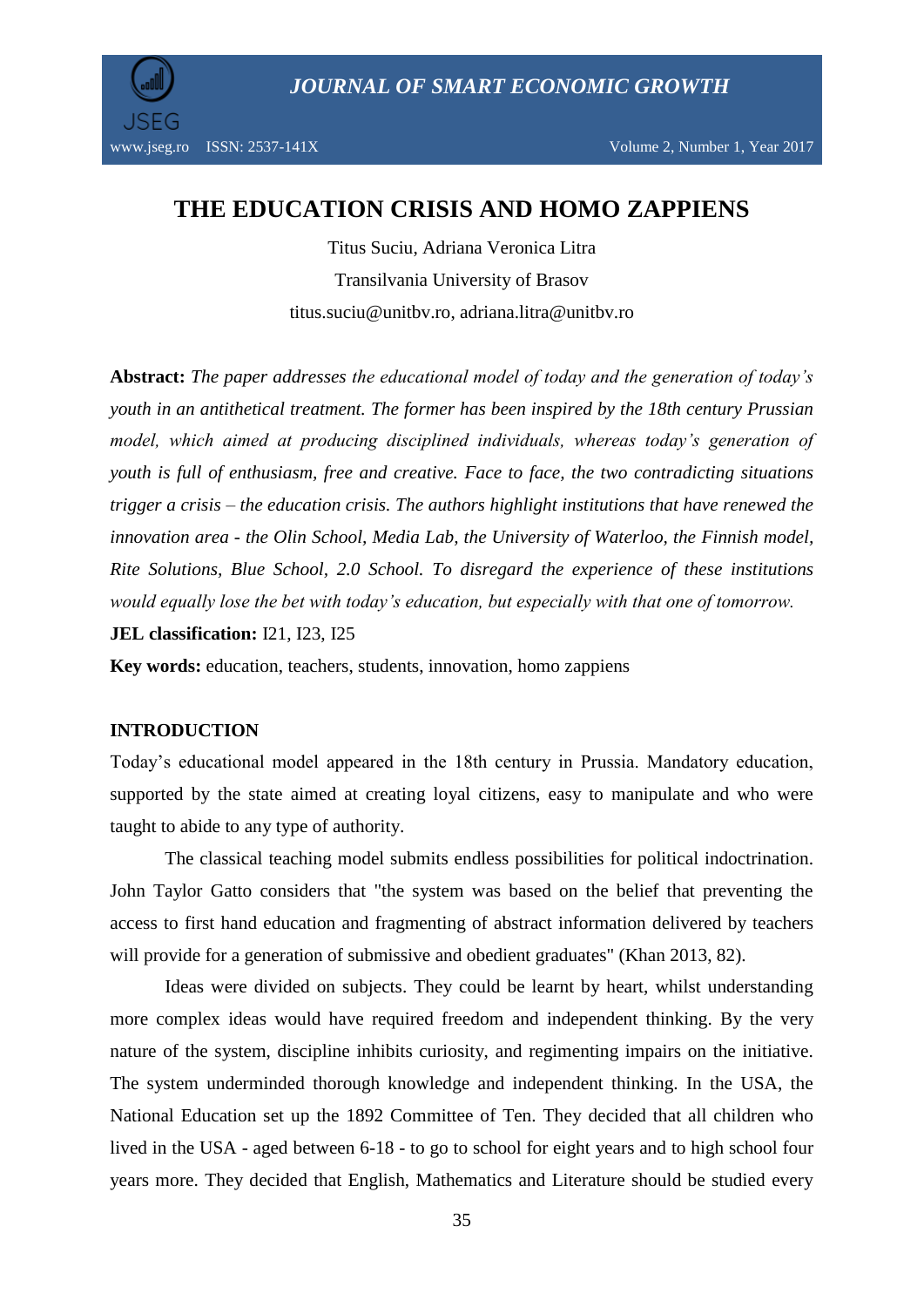

year, while Physics and Chemistry should be replaced towards the end of high school. The system they introduced has –for the most part- remained unchanged for the past 120 years. Today creative people are needed, inquisitive minds, self-motivated individuals to lifelong learning, able to propose and implement creative ideas. This is the profile of a pupil the Prussian system did not wish (Khan 2013, 83-85).

Most of teachers teach the way they had been taught, most managers behave just as the managers had done generations before them. If you have always been given orders and controlled, first at school, then at your job, how can you learn how to teach in a different manner, to manage in a different way and to be a different leader? (Wagner 2014, 333-334).

## **1. PROPOSALS FOR A NEW MANNER OF CARRYING OUT EDUCATION**

Salman Khan, when looking for the best way of teaching and learning, discovered two principles: the rhythm of lessons has to be tailored to the pupil's needs, and not to an arbitrary program, and the fundamental notions have to be understood thoroughly in order for the pupil to be able to move a step further to a slightly more advanced level (Khan 2013, 32).

Harvard Business School introduced the teaching model based on cases some more than 100 years ago. Students are expected to read on their own a 10-20 pages presentation of a company, called case, after which they participate to a debate where participation is mandatory. The teacher acts as a mediator. The brain actively processes what your colleagues are telling you, while you come to your own conclusions, students are more involved than ever before. Ideas arising from the interplay with your colleagues will persist over time (Khan 2013, 38-40).

Ed's course is about creating objects, as he produces more value than the people in research. "My aim is to empower them. I want them to feel that they have the control over a matter and that they can do various things with it. We have courses filled with information, but true learning starts when we get into the laboratory, where they have to put into practice what they had learnt or read, the most important of all being integrating activities. I have adopted a practical approach, applications-oriented. The question of integration really appears in the open-ended projects, to which teams work. These projects are part of the three courses which lay at the basis of the master program on smart products. Students can opt to take on more and more challenging tasks as they get to learn. Empowering students is, in my view, that they can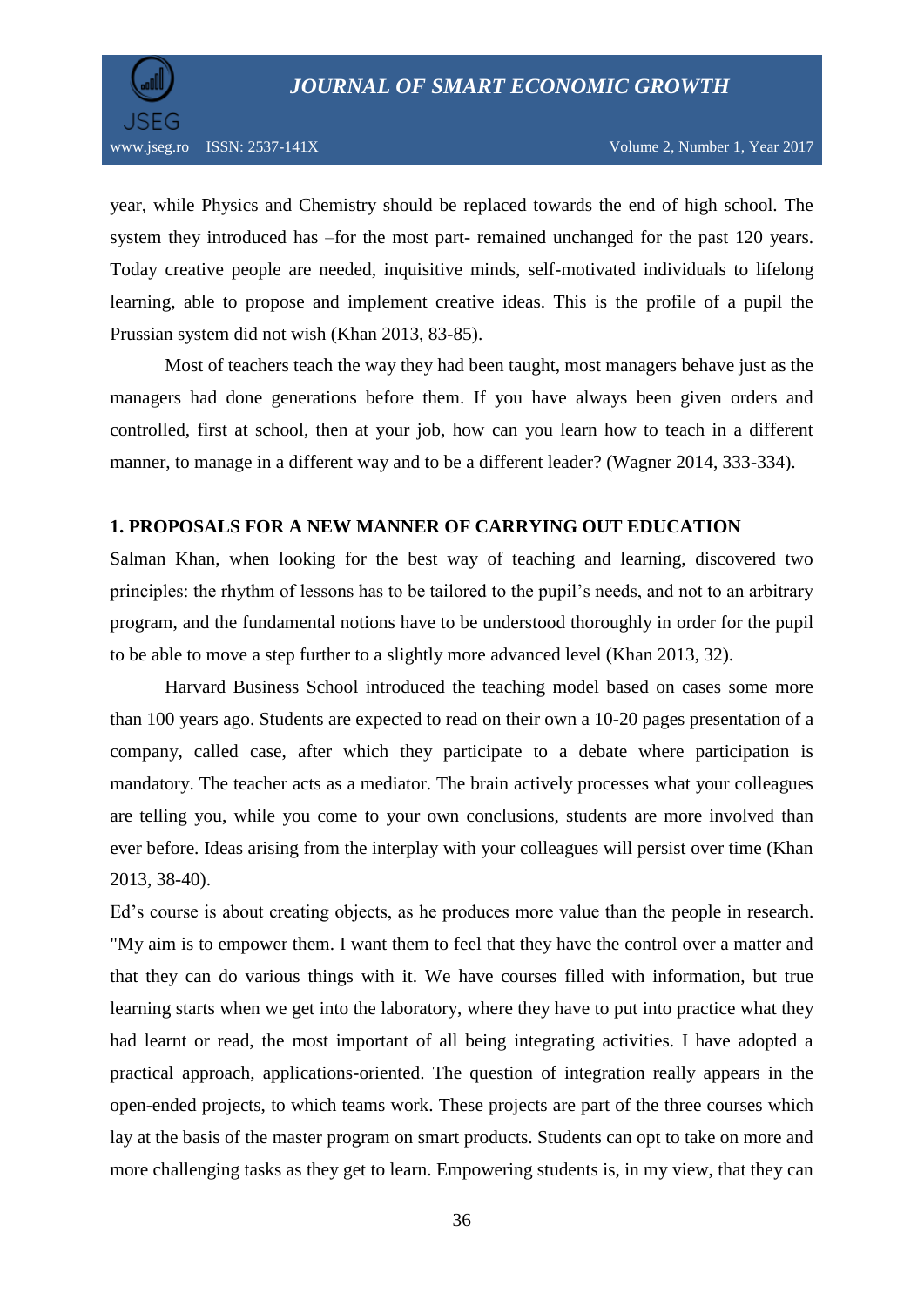

put into practice what they have learnt in challenges that they had not been faced before, by using elements that they had not used before" (Wagner 2014, 83-88).

Bill Gates and other general executive directors uphold the idea that more and more students should attend STEM courses- science, technology, engineering and mathematics- in order to place the USA on a better position in the competition on these fields. And yet, Gates, Mark Zuckerberg, Steve Jobs, Michael Dell, Dean Kamen, Paul Allen abandoned school to follow their new ideas.

The most conventional high school and college courses share three cultural features which are completely opposed to the specificity of Ed's courses. Firstly, the first category rewards competition and individual achievements, while Ed gives emphasis to teamwork. Secondly, traditional courses are organized in order to communicate and test knowledge acquired from very specific areas, while Ed will place the emphasis on a problem-solving and cross-curricular approach. Thirdly, classical courses are rely on extrinsic motivation test scores and grades - unlike Ed's, which are rather based on intrinsic motivation exploring, empowerment, play.

Teamwork, cross-disciplinary problem-solving, intrinsic motivation and a way to empower youth which gives them the confidence they need to undertake risks, these are essential elements to the Apple culture.

#### **2. RE-CREATORS, ICONOCLASTS AND HOMO ZAPPIENS**

Tony Wagner identified the following skills of re-creators: critical thinking and problem solving abilities, network cooperation and control through influence, flexibility and adaptability, initiative and entrepreneurship, accessing and analyzing information, effective oral and written communication, curiosity and imagination, perseverance, readiness to undertake calculated risks, ability to think ahead. The same author considers that the abilities that make the difference between innovative thinkers from the other people are: questioning, observing, experimenting, networking.

An Iconoclast is a person who does something the others believe cannot be done. The brain of an iconoclast differs when it comes to perception, answer to fear and social intelligence. Neuroeconomics emerged when people understood that physical functioning of the brain imposes limitations over the way we take decisions. Iconoclasts see things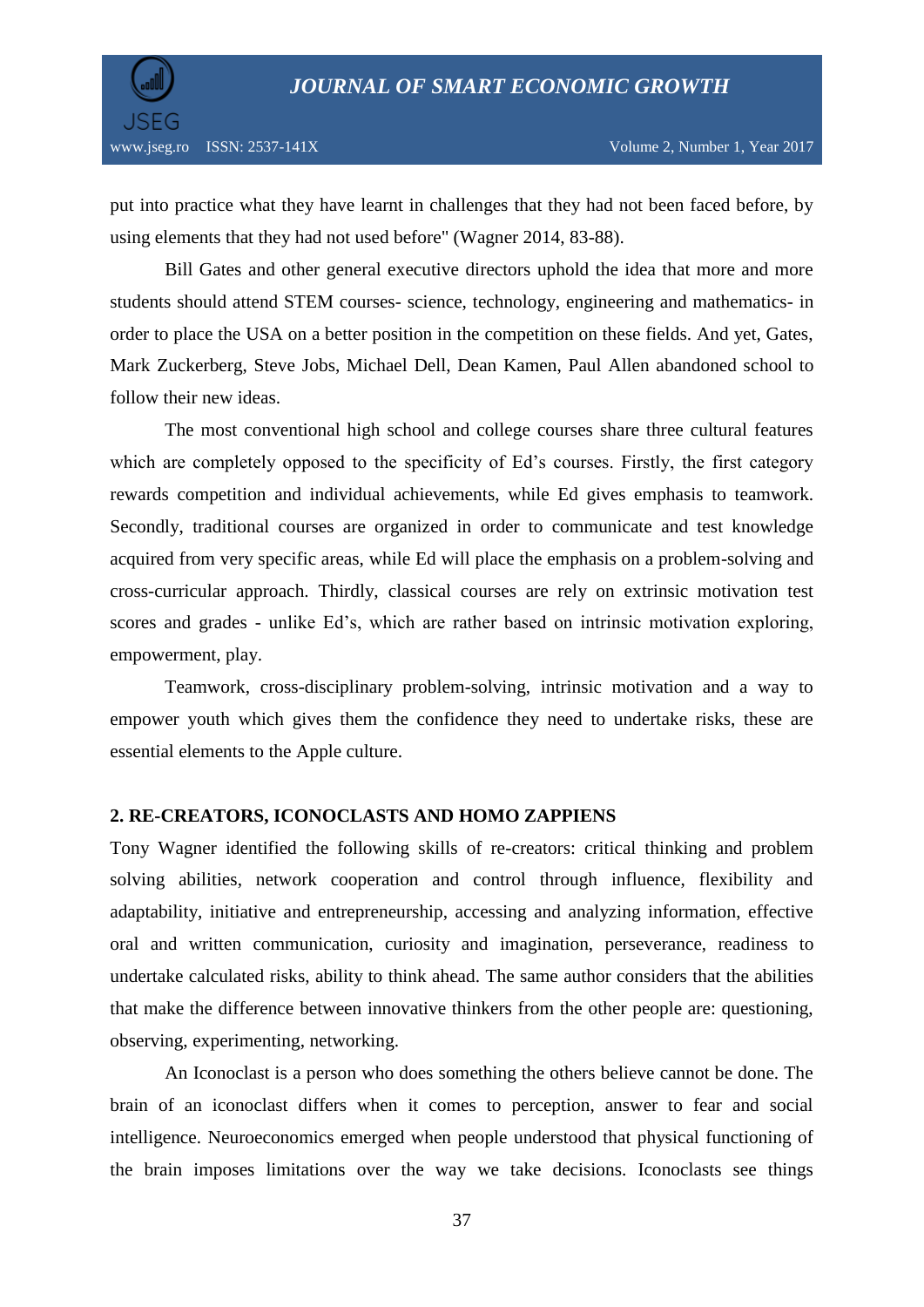

differently as compared to other people. They have identified ways to avoid the perceptive shortcuts most people suffer from. In order to see things differently, the most effective solution is to bombard the brain with things it has not encountered before, the novelty setting the perception process free from the past experiences joke, thus forcing the brain to take new decisions. Iconoclasts have a strong penchant for new experiences (Berns 2010, 15-18).

Since Homo Zappiens connected to the network, he uses his connections to solve problems. With a little help from their peers he can reach levels that have not reached before. Phoning a friend or contact him on MSN, children learn through collaboration, exchange strategies and provide clues on how to play better. The membership at "us" is stronger than the feeling of "me".

Lessons type "chalk and talk" are not attractive to young people. They simply contrasted too much with his way of working: no control, connectivity, media, no action, immersion, there is no network. ... Schools and parents tend to see children in terms of what they think the children should do in accordance with the rules and values. But this generation is the first to teach their parents how to use a forum, a mobile phone and how to make telebanking, thus is the first time we can see how reverse education occurs, an unheard phenomenon before (Veen and Vrakking 2011, 54-57).

Our generation grew up with the characters in black and white in a period in which colors were used for ornamentation and illustration. Homo Zappiens learned to use more signals to search for information, not just letters, and in a multimedia future, interaction with iconic information alongside traditional textual symbols will be a required skill (Veen and Vrakking 2011, 65).

With such a variety of TV channels, kids today discern information flow differently to previous generations. They can choose their own information and can control various educational channels simultaneously, almost like when they do their homework. For them watching television is a specific type of multitasking. It is even more intriguing when they zapp between television channels, following four or five at a time. Zapping requires anyone to know the formats and structures of the audio-visual information flows... They were watching television so much that they come to understand how producers create films, because the film involves visual communication, and Homo Zappiens understands this very well. (Veen & Vrakking 2011, 76).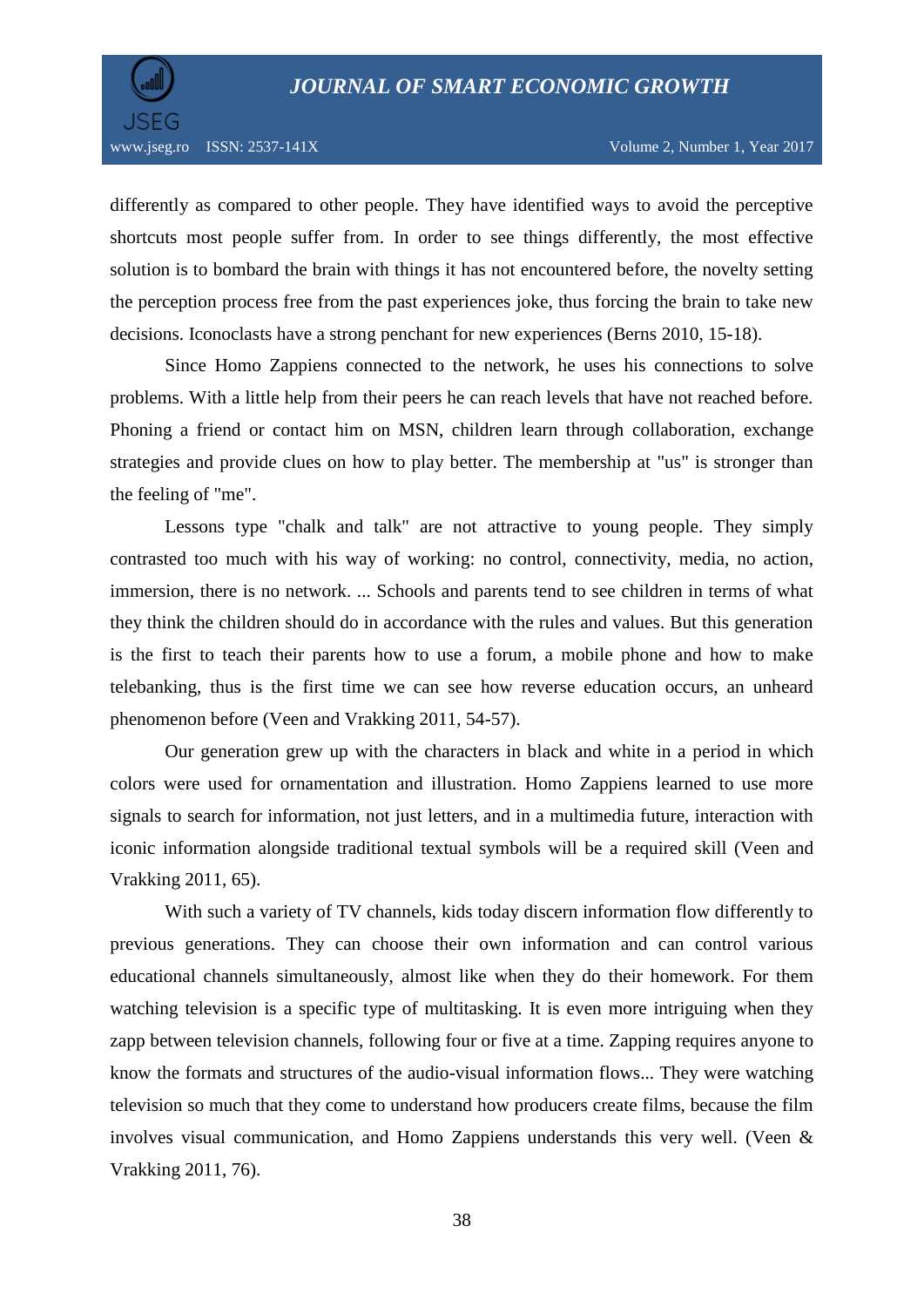

The essential point is that zapping is the power that determines the essential nucleus of information in information flow and based on these cores, constitute a meaningful whole. Competence of zapping leads children to process at least three times more information per hour than an adult. This behavior is rather a process of actively scanning the crucial cores and clues, than monitoring the entire flow of events, conversations and sequences. (Veen and Vrakking 2011, 77).

Students read only those paragraphs that seem most suitable and those they can understand the pieces of information. This ability consists of a number of extra skills. The first is to define the search queries - what is my purpose in seeking these resources? This helps students avoid limiting learning from the level of simple understanding of what others have created. The second extra skill is the ability to determine appropriate key words. The third one they develop looking at TV, getting to understand how to interpret the images.

Homo zappiens is an active learner, with a non-linear approach to formulating research questions sequence to be treated. The student is at the centre of the learning process, he decides what questions will be defined and will be answered. (Veen and Vrakking 2011, 80-84).

Tapscott believes that Net Generation values are: freedom, customization, vigilance, integrity, collaboration, fun, speed and innovation. Freedom is given by the internet use that describes a world of possibilities in terms of information. Honesty, transparency and authenticity are crucial if we want our message to reach the Net Generation. In relation to innovation, Net Generation has the ability to call a million people online in an instant (Tapscott 2011, 471-474).

Z Generation is spoilt from several points of view. However they look for things in which to get involved and to get committed. Many of them can be more than involved, but one has to raise the stakes to keep them. If you get them involved, results are awesome. "There's a spark of insubordination with this generation. There has shifted the way central authority is perceived. In communication, they remain in their positions, they can assert their position in public and they have the ability to say- that's your business, this is mine and that's it" (Wagner 2014, 49).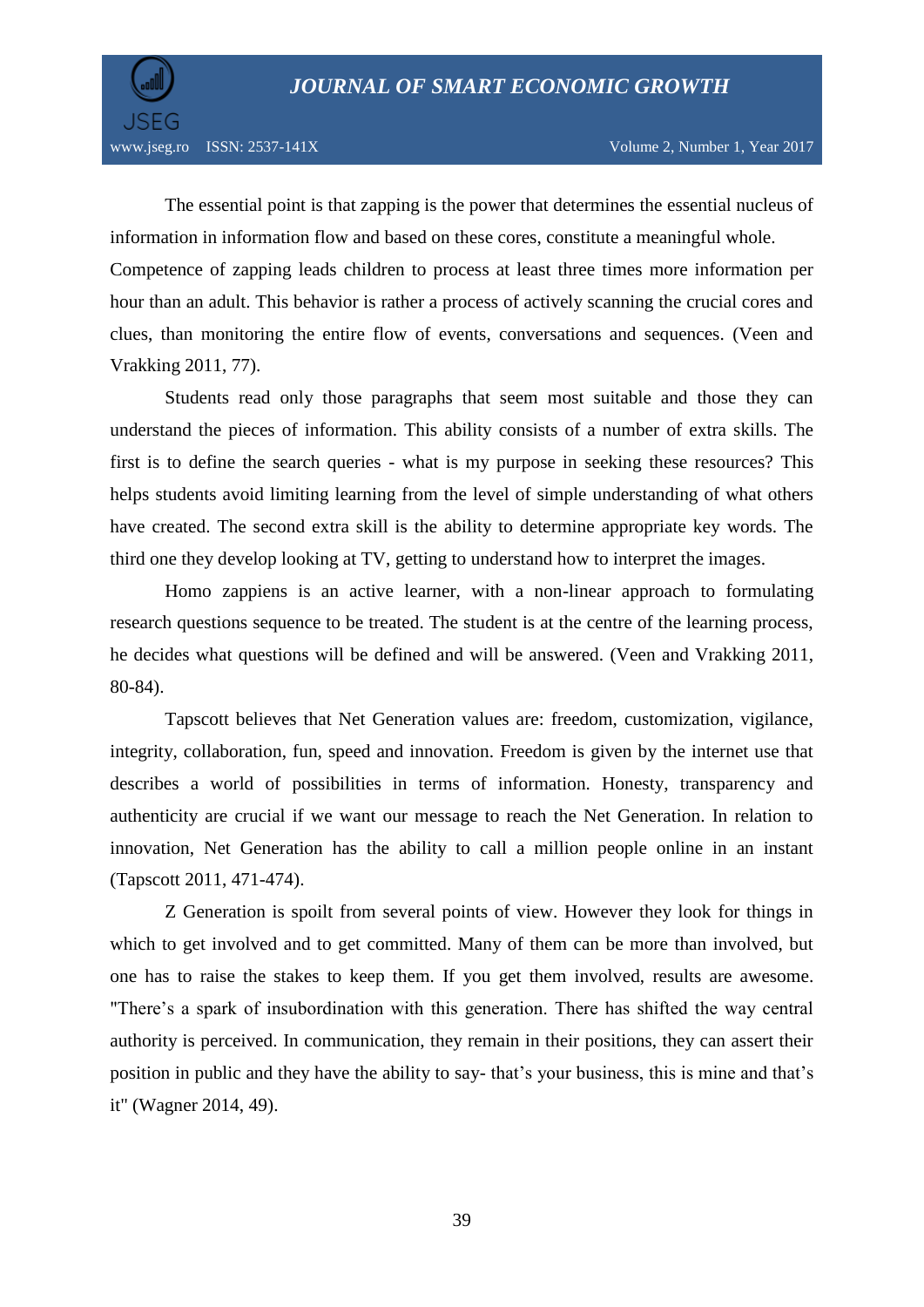

#### **3. PROPOSALS FOR MORE EFFECTIVE EDUCATION**

If pupils can advance in their rhythm and if this makes them happier and more productive, why wouldn't we let them all do that? (Khan 2013, 184). Such an approach would require more flexibility and more attention to the evolution of each and every pupil.

Dividing children on age groups has nothing natural in it. Anyone who has spent time with children can tell you that it is beneficial for children to interact with other children of different ages than one's own. The older ones are responsible for the younger ones. The younger admire and imitate the older ones. If we hinder such an interaction, all will miss something: the younger will lose their mentors, while the older miss the opportunity to become leaders. By refusing them the chance to teach and help the others, we eventually become accomplices to their isolation. By forcing high-school students to solely interact with pupils of their age and to care but for themselves, we treat them as children, and they will remain like that.

The school of the future has to be designed as an updated version of a single form institution, where children of all ages should interact with each other. By creating a model based on self-paced learning, it makes no sense to group children on age segments, and even less to select them on the intuited potential. Older or more advanced students could become allies to the teacher and can help those who are slower to learn (Khan 2013, 190-191).

Under the current form, the summertime is a huge loss of time and money. All over the globe, educational infrastructure is not used. Teachers do not teach, pupils do not learn. The ideal would be to replace summer holidays with a permanent educational experience, and the holidays to be taken whenever necessary, just like in any company (Khan 2013, 201-203).

When it comes to grading, in all schools both uncompromising and tolerant teachers exist. If in the same school standards vary to this point, to what extent can they be uniform at national level? If a student's grades are subjective and not uniform, why would be expect the average to be precise and scientific? A well-conceived test can give us a fairly precise idea of that the student has learnt and not of what he/she can learn, tests measuring the volume of information and not the quality of thought, hence less the character.

For student testing, Khan proposes a permanent chronology, for each year, of what they have learnt and of the way they have learnt; a portfolio encompassing creative works of each and assessing their capacity and wish to help other people. A selfless pupil will turn into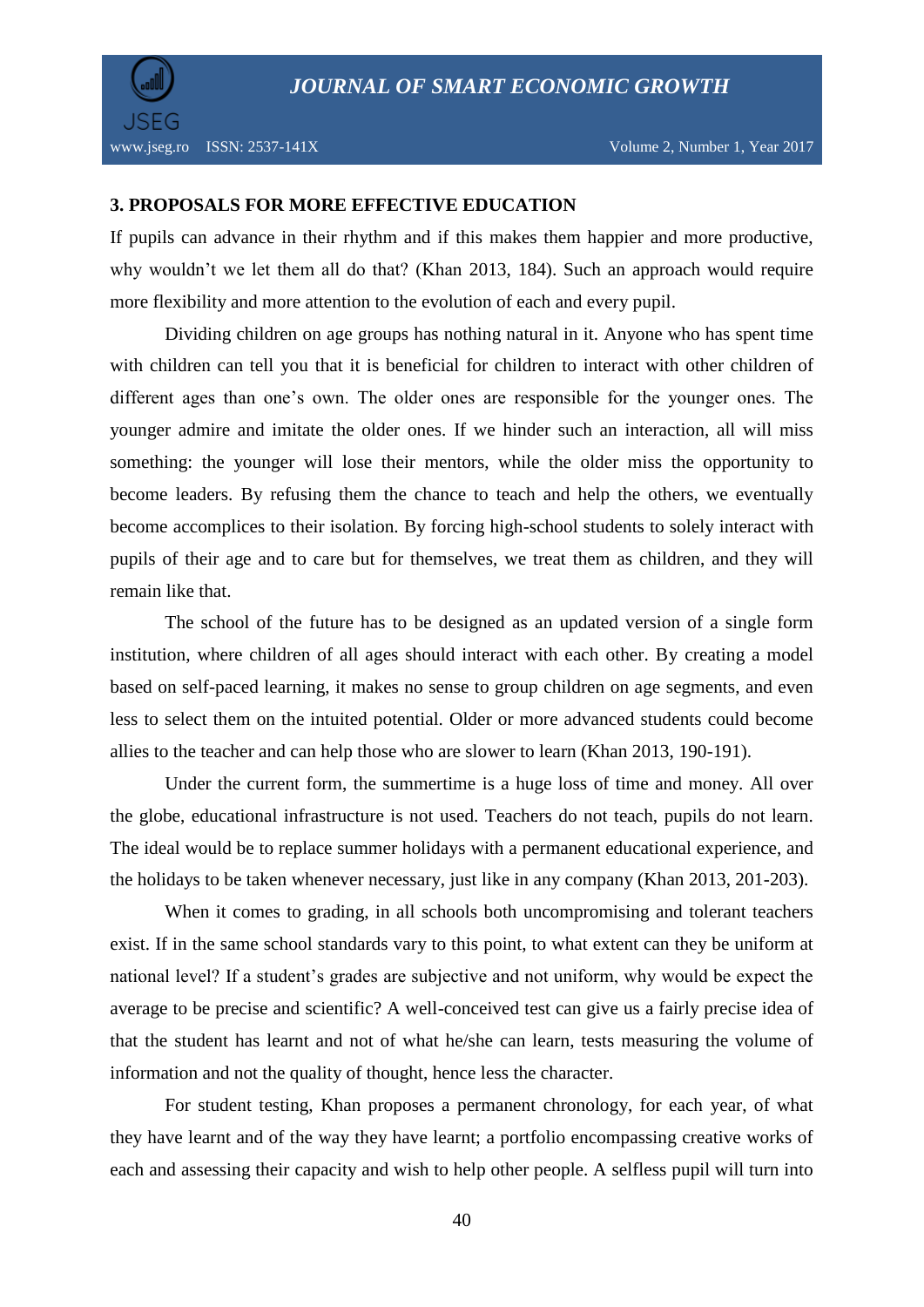

a selfless colleague. It becomes ever more obvious for everyone that being curious and creative is more important than knowing a subject. Above any grades and assessments a product created by somebody is the best indicator of the ability to create something from scratch (Khan 2013, 206-210).

Employers know that working with a student is an infinitely better evaluation than any diploma or study records. Students themselves started recognizing a counterintuitive thing: that they can acquire a faster and deeper understanding of IT working for companies such as Google, Microsoft, Facebook than reading manuals (Khan 2013, 224).

Conventional schedule is based on a collection of separate materials which are believed to be important. Suitable starting point is to ask what students should know and what they should be able to do as a result of the education they receive. This question led to structuring learning program in eight key competences:

-curiosity, the ability to ask questions and explore how the world works;

-creativity, the ability to generate new ideas and implement them;

-criticism, i.e. the ability to analyse information and ideas and formulate arguments and logical reasoning;

-communication, the ability to express thoughts and feelings in a clear and confident manner, in a variety of media and forms,

-the collaboration, i.e. the ability to work constructively with others;

-compassion, the ability to be empathetic to others and to behave accordingly;

-calm, i.e. the ability to connect with the inner life of feeling and personal development of a state of harmony and balance;

-spiritedness, i.e. the ability of constructive engagement in society and to participate in processes that sustain it (Robinson and Aronica 2015, 197-203).

Joe Bower, a professor of science and literary arts in Canada, decided that after six years of professorship that he cannot stand to use notes as the main method of assessment: "When we try to reduce something that is magnificently chaotic as the authentic learning, we always hide more than ever reveal. Finally, noting fails the assessment, because the last one is not a form of computing - is a conversation. I'm a very active teacher, assessing my students every day, but I threw agenda with notes years ago. If it is to find our way and make the act of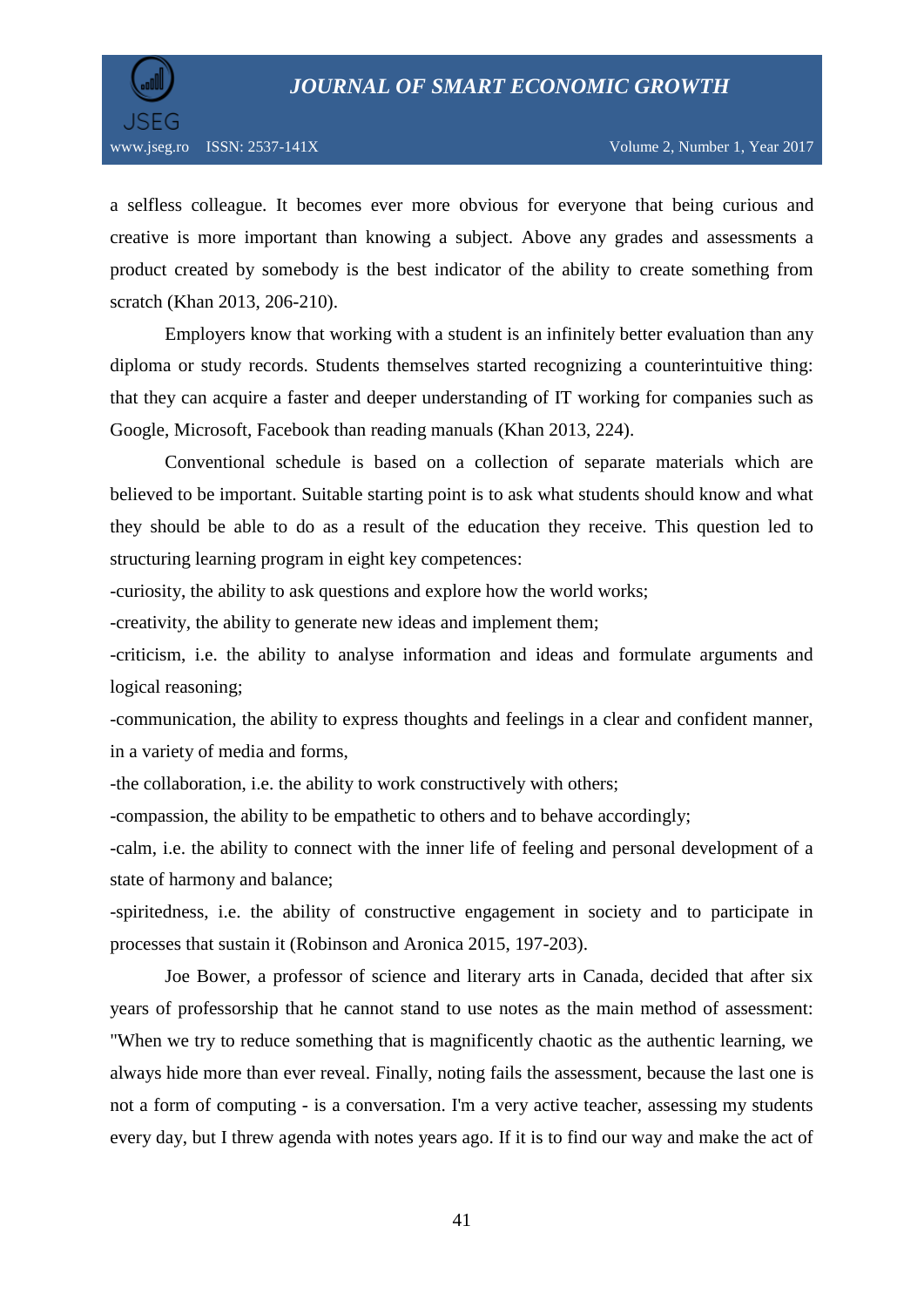

teaching, not scoring, the main concern of the school, then we must abandon obsession to reduce learning process and people to numbers" (Robinson and Aronica 2015, 243).

Tapscott has identified seven tips that will help us to become better teachers in this new digital era:

-do not simply throw technology in the middle of the class, hoping for good things to happen. It should be used to create a student-centered learning environment, personalized and collaborative;

-forget about lectures. You don't have all the answers. Let them discover the answers;

-allows students to collaborate;

-concentrate yourself on lifelong learning, not just the teaching and testing. Important for students are ability and love of learning all lifelong;

-use technology trying to know each student separately and create learning programs matching their pace, adjusted.

-plan syllabuses according to: choice, customization, transparency, collaboration, fun, speed and innovation;

-reinvent yourself as a schoolmaster, teacher or educator (Tapscott 2011, 254-255).

## **4. THE INOVATORS OF TOMORROW'S EDUCATION**

The University of Waterloo is the best engineering faculty in Canada. Before graduating, a student at the University of Waterloo has undergone six practical internships with a total of 24 months at companies. While most faculty students take notes in classrooms, the Waterloo students develop their intelligence by working on real projects. They interact with employers and they are practically provided with a couple of job offers after graduation. Waterloo alumni of four or five-year cycles have acquired essential skills, a wide intellectual horizon, well - paid jobs and possibly put some money aside (Khan 2013, 226-227).

#### **4.1 The Olin School**

Olin is a small polytechnic university at Needham, Massachusetts, with a total of 350 students enrolled, 45% of whom are women. The first generation was admitted in the summer of 2002. Today, the institution aspires to redefine engineering as an innovating occupation encompassing the following: considering human and society needs, creative design of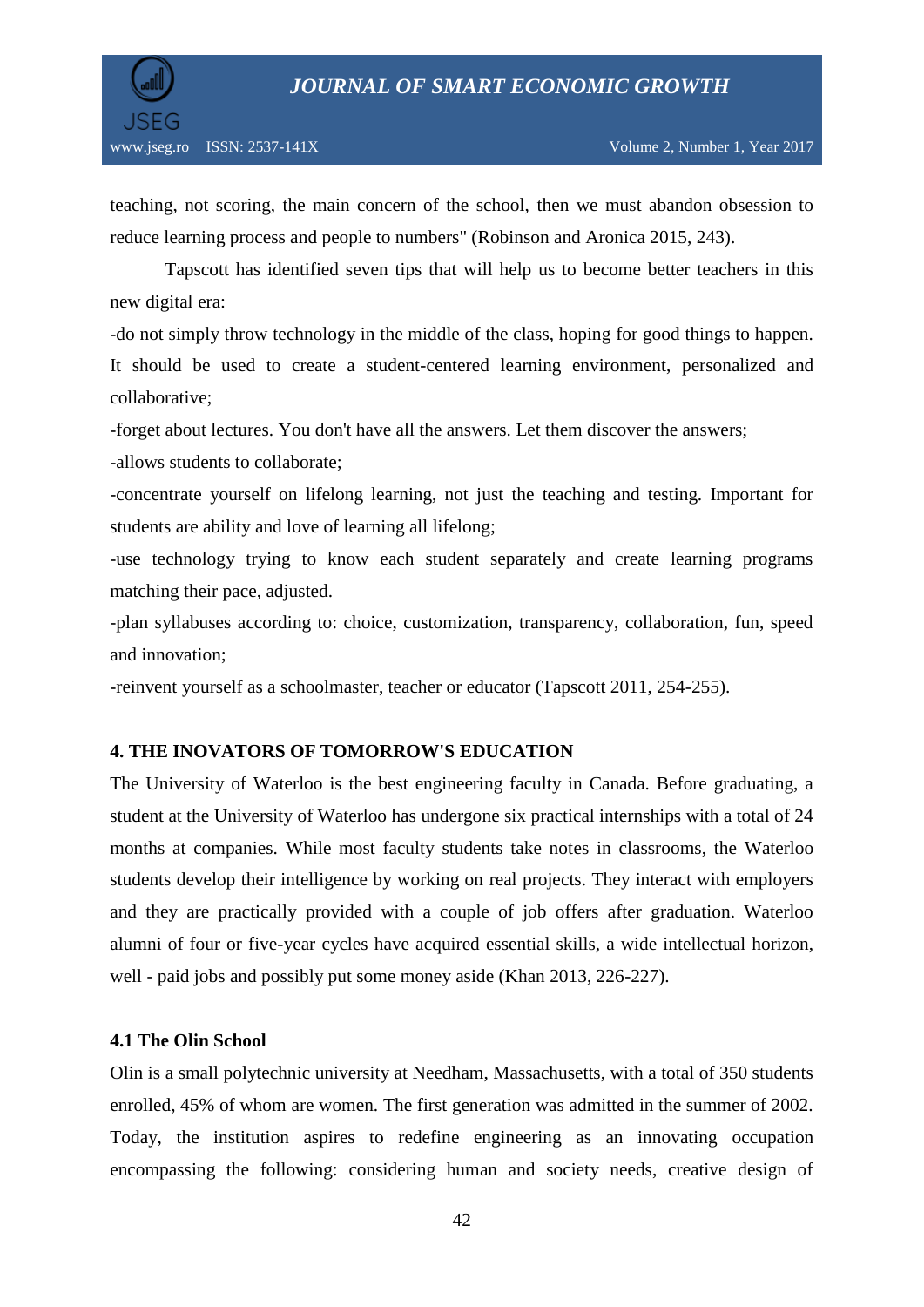

www.jseg.ro ISSN: 2537-141X Volume 2, Number 1, Year 2017

engineering systems, creating value through entrepreneurship and charitable. "Students have to set up and manage a business through teamwork as a requirement for graduating. Olin values creativity. Another requirement is a course with practical applications called Projective Thinking, where students have to work in groups in order to create a product or a service, based upon market researches. There are three stages in the learning evolution: the first is memory-based, tests with multiple answer variants, a phase which still prevails; then projectbased learning follows, where a problem is identified; finally, design and concept-based learning emerges, where you have to define the problem. We try to teach our students to come up with problems, and not to keep repeating answers (Wagner 2014, 226-228).

Students are encouraged to create their own specializations – at least a third of them chose this way. The College has set up several cross-sectoral studies. A graduate states that: "The courses at Olin have taught me how to think. They have offered me a large span of knowledge, but also something deeper. I know how to think of a problem from different vantage points. I've learnt by myself how to train myself" (Wagner 2014, 237).

## **4.2 Media Lab, MIT**

In its 25th year of existence, Media Lab was Nicholas Negroponte's idea, professor at the MIT and of the former MIT president, Jerome Wiesner. They had the aim to organize a new cross-sectoral research lab to grant certificates of graduation and to create creative applications of the innovative digital technologies. The student courses depend on the area of study; there is no mandatory centralized curriculum.

"The key of success in the future is not what we know, but whether we are able to think and act creatively. Here, in the laboratory, we get inspired from the way children learn in kindergarten, where they have the opportunity to create, to conceive and to build in cooperation. The best way to develop creativity is to conceive and create in cooperation… The activity here makes our students go beyond the academic borders. Our challenge is to set up systems allowing students follow their interests" (Wagner 2014, 259-260).

**4.3 The Finnish Model** - can briefly be characterized by:

1. Having reformulated the occupation of teacher by radically revising the didactic training programs;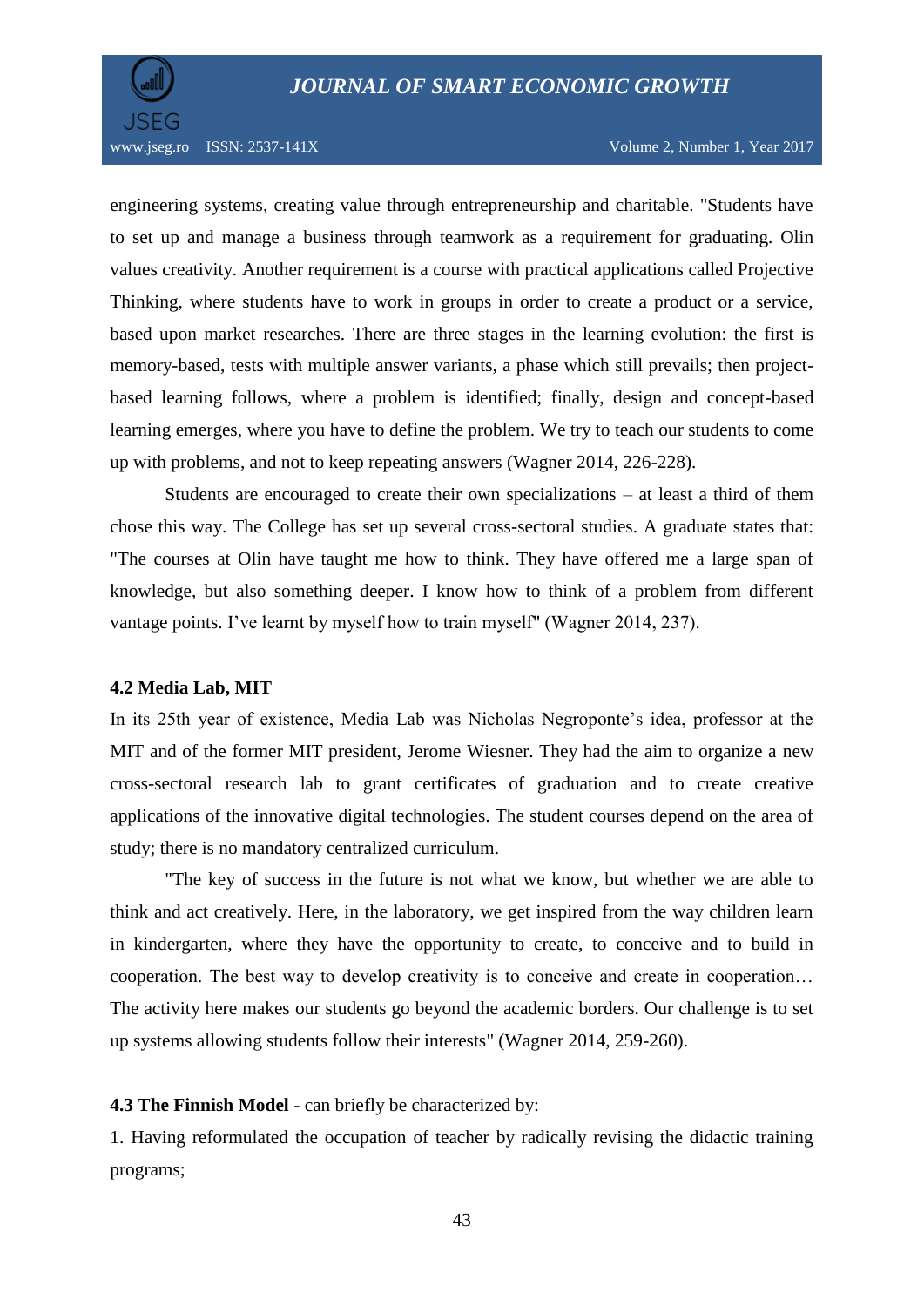

2. Having downsized the curriculum to several concepts deeply understood;

3. Emphasis is put on a technical and occupational education in the terminal years of high school;

4. Students are encouraged to permanently study and to choose what they study;

5. Teaching innovations of any kind are welcome.

All the programs are organized on the value of cooperation, cross-sectoral learning, calculated risk-taking undertaken, putting into practice of the trial, error and correction process, intrinsic creation and motivation: play, passion, finality (Wagner 2014, 283-284).

# **4.4 Idea Market**

When a person starts working at the Rite-Solutions they are given 10000\$ as money encouraging personal opinion. This money is invested in ideas in an internal stock exchange. Employees are connected to the stock exchange and they can see a short description of an idea a person has brought within the company. If an employee likes that idea, he/she can invest some of the money given for encouraging the personal opinion. In order for an idea to become attractive, it is needed that the other persons make comments on how to improve that idea. The idea market is calculated on the number of comments on a certain idea. The comments are worth the double to the money invested for encouraging the personal opinion. In order to make profit, the employees have to effectively have worked a while on that idea. This phase translates the idea from the design hall into reality. The one who launches an idea has financial profit, and if the idea is successful, the respective person will work on the proper technology. This is an original way to get away with two fears hindering creativity: fear of the unknown and fear to assert your ideas in (Berns 2010, 93-94).

# **4.5 Blue School**

Founded by the Blue Man Group, the aim of this school from Manhattan is to "reimagine education for a changing world". The basis of this school approach arising from addressing two questions: "What matters in an education to be worthy of the lives that our children will live and how is the world in which we want them to live?'' The school aims at helping children grow through "offering opportunities for deep human connections through which to interact in all aspects of their lives. Their educational approach supports children in practicing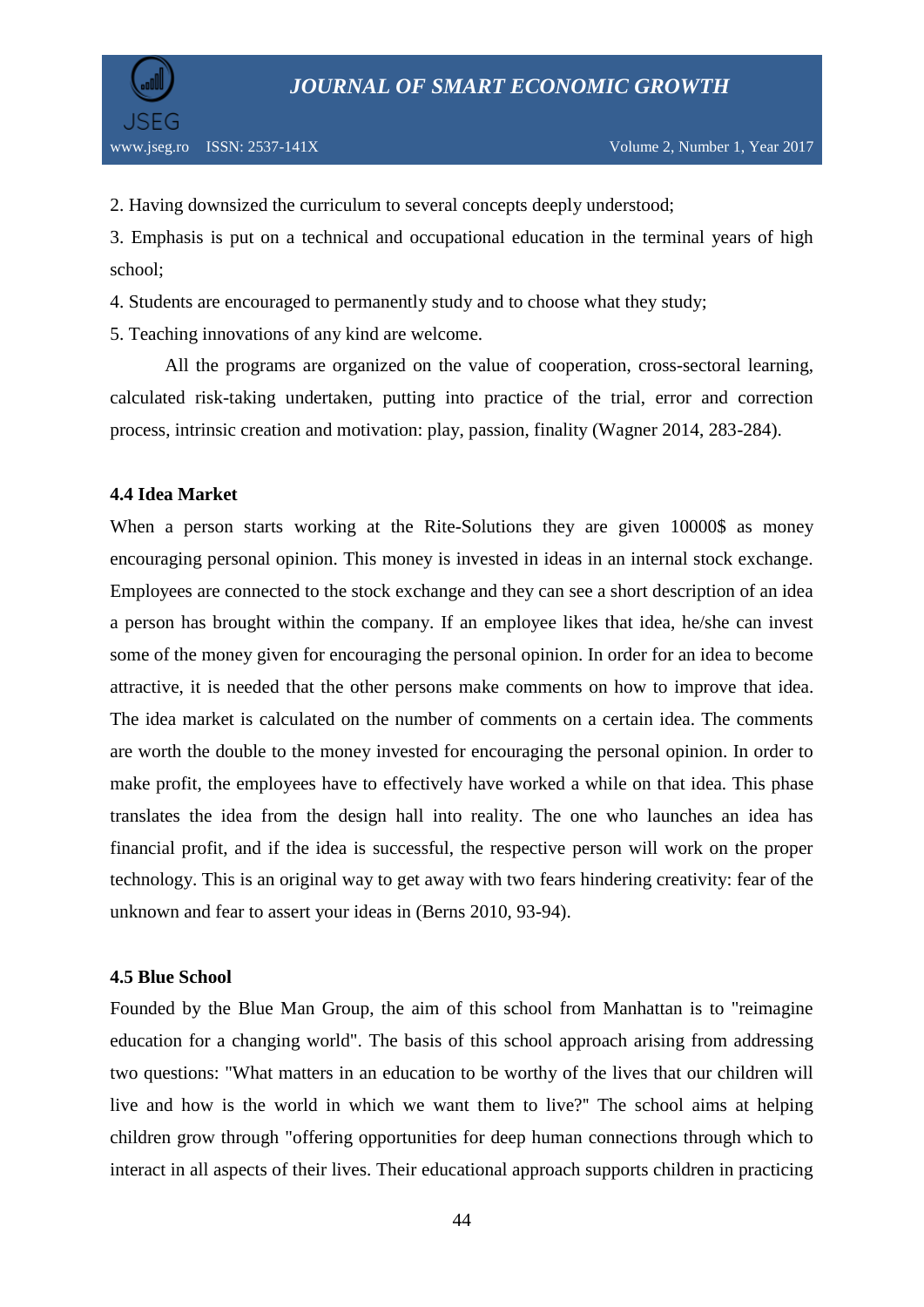

mutual respect, cooperation, leadership, mentoring, listening, personal integrity, appreciation of differences and conflict solution. Blue School helps children develop social skills necessary for success in the relationships they form throughout their lives'' (Robinson and Aronica 2015, 293-294)

#### **4.6 School 2.0.**

An interesting example is Girls College from Wellington, New Zealand. By Margaret McLeod, who was director here in the late 90s, the college was a standard school, one in which the teacher would only come to teach the lesson. She is modern-thinking educator who knows that the old model of education will not prepare the girls for the digital world. When the school administration introduced computers into the classroom, McLeod hoped that the technology will be a catalyst for change educational model. An important step in this process it constituted Tech Angels program, through which students that knew to use computers, taught to the teachers who didn't know (Tapscott 2011, 249-250).

As a partial conclusion to these modern models of education, can be mentioned the words of the teacher Brantley-Patterson: "I do not tell students what to do. I help them discover themselves. I help them regain their nobility. That means education" (Tapscott 2011, 254).

Classical education sends knowledge within the classroom, but it hardly makes any comment on the life of the producer of knowledge. Behind each piece of information provided to student some can find a stubborn and bold scientist. It is equally important to speak about the history of science and of the story of scholars as well as of the knowledge produced by them (Cury 2005, 136-137).

In order to render the classroom more attractive to the pupil, Gordon and Burch propose: using music and colored lights, placing bookshelves and learning centres, inviting speakers, using practical demonstrations and colors in decorating the classroom (Gordon and Burch 2011, 189).

Academician Solomon Marcus considers that the biggest challenge the 21st century launches to the university is curricular and interdisciplinary organization. He considers that "for about 50 years the gap between the more and more cross-sectoral nature of research, of professional life and the almost exclusive organization of universities on disciplines is ever-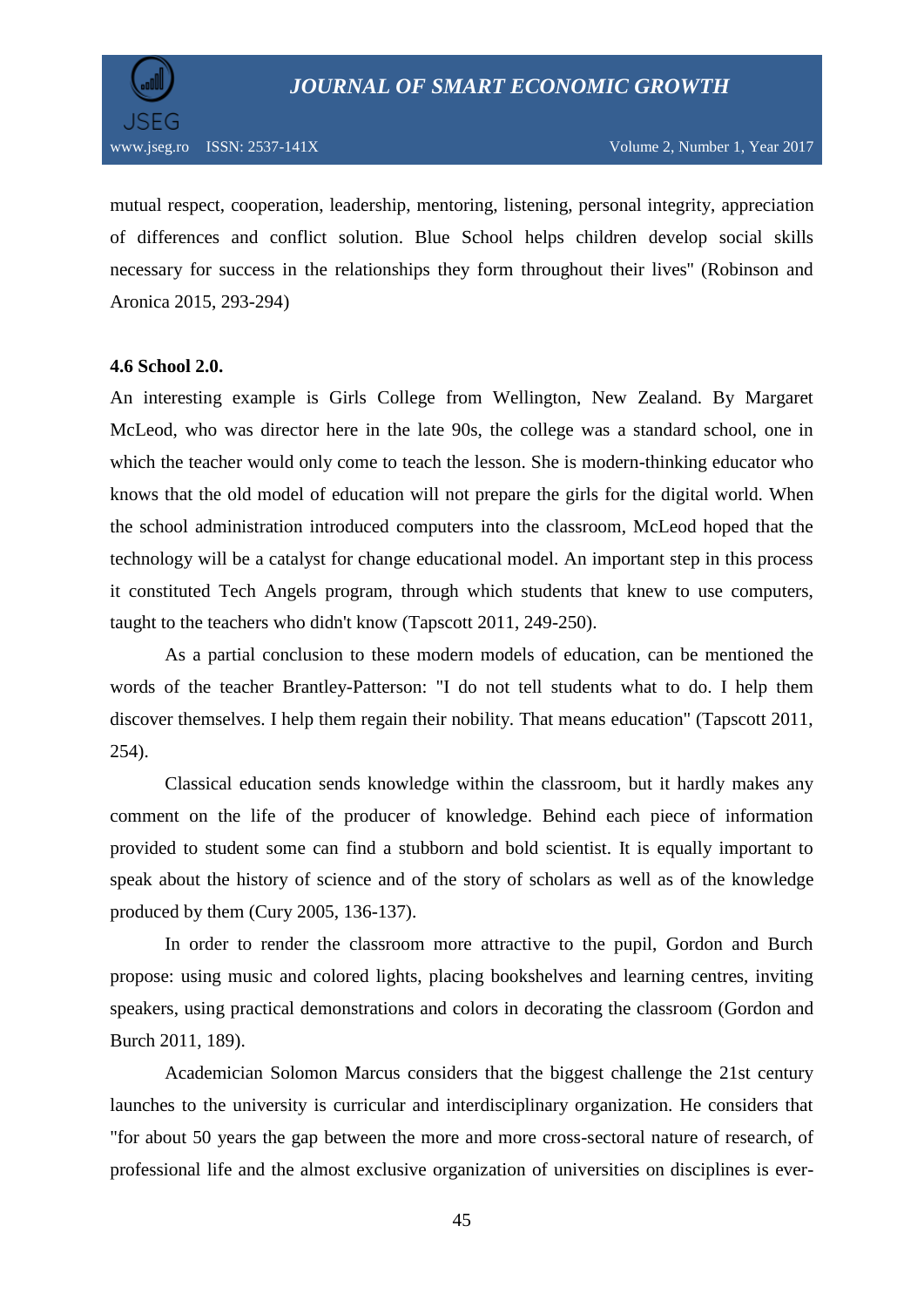

increasing. Thinking in algorithms, which lays at the basis of the big changes in the past decades, instead of impacting on the entire education, remains peripheral. Fragmented trends of the various subjects are not yet offset by any complementary approach, integrating and holistic, as it would happen in a 21st century culture. In knowledge, we have no choice between globalizing and specializing; we have to encompass both of them" (Marcus 2011, 25- 26).

Professor Basarab Nicolescu says that: "the general relativity principle finds its human face in cross-sectoral. As a scientific concept, cross-sectoral studies the general interaction between exact sciences, humanistic sciences and the sciences of the included secret third. The survival of mankind depends of the outcome of the fight between cross-sectoral and anticross-sectoral. The first stake: cross-sectorial education and ecology" (Nicolescu 2013, 81- 84).

# **CONCLUSIONS**

We saw that there is a gap between the Prussian model of education and today's iconoclasts in this important field for the future of Homo Zappiens. The University of Waterloo, the Olin School, the Finnish Model, the Idea market, Media Lab emphasizes case studies, cooperation, game, active involvement of the student in the education process.

Approaching education focused on the student implies:

-smaller seminar groups;

-ability for the student to work in their own place so that the diligent may graduate sooner an education cycle;

-the increase of the optional courses number; cooperation between teachers in the crosssectoral sense;

-replacing classical teaching with case studies;

-focus on stimulating the cooperation among students through projects, case studies, grants; -the professor becomes the student's mentor, giving them advice in the school activity; -summer schools;

-involvement of the best students in research;

-practice becomes the link between faculty and the business environment;

-collaboration with graduates after graduating faculty;